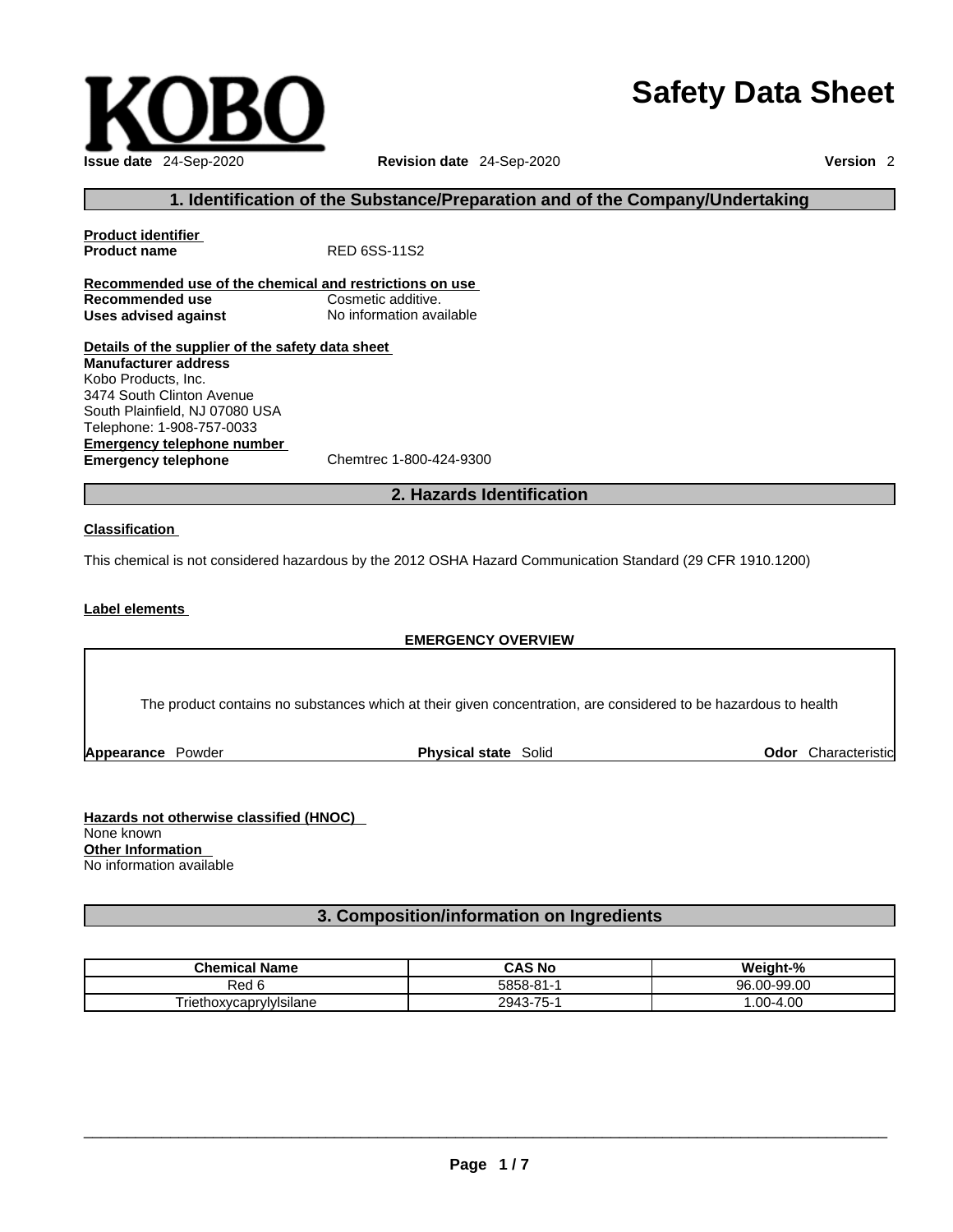#### **4. First aid measures**

#### **First aid measures**

| <b>General advice</b>                                                      | If symptoms persist, call a physician.                                                                                             |  |  |
|----------------------------------------------------------------------------|------------------------------------------------------------------------------------------------------------------------------------|--|--|
| Eye contact                                                                | Rinse immediately with plenty of water, also under the eyelids, for at least 15 minutes. If<br>symptoms persist, call a physician. |  |  |
| <b>Skin contact</b>                                                        | Wash off immediately with soap and plenty of water while removing all contaminated<br>clothes and shoes.                           |  |  |
| <b>Inhalation</b>                                                          | Remove to fresh air. If breathing is irregular or stopped, administer artificial respiration.                                      |  |  |
| Ingestion                                                                  | If swallowed, do not induce vomiting: seek medical advice immediately and show this<br>container or label.                         |  |  |
| Self-protection of the first aider                                         | Use personal protective equipment as required.                                                                                     |  |  |
| Most important symptoms and effects, both acute and delayed                |                                                                                                                                    |  |  |
| <b>Symptoms</b>                                                            | No known effects under normal use conditions.                                                                                      |  |  |
| Indication of any immediate medical attention and special treatment needed |                                                                                                                                    |  |  |
| Note to physicians                                                         | Effects of exposure (inhalation, ingestion or skin contact) to substance may be delayed.                                           |  |  |

# **5. Fire-fighting measures**

#### **Suitable extinguishing media**

Use extinguishing measures that are appropriate to local circumstances and the surrounding environment.

**Unsuitable extinguishing media** No information available.

#### **Specific hazards arising from the chemical** None in particular.

**Explosion data Sensitivity to mechanical impact** None. **Sensitivity to static discharge** None.

#### **Protective equipment and precautions for firefighters**

Use personal protective equipment as required.

#### **6. Accidental release measures**

#### **Personal precautions, protective equipment and emergency procedures**

| <b>Personal precautions</b>      | Use personal protective equipment as required. Avoid contact with eyes and skin. Wash<br>thoroughly after handling. |
|----------------------------------|---------------------------------------------------------------------------------------------------------------------|
| For emergency responders         | Use personal protective equipment as required.                                                                      |
| <b>Environmental precautions</b> | Collect spillage. Do not allow into any sewer, on the ground or into any body of water.                             |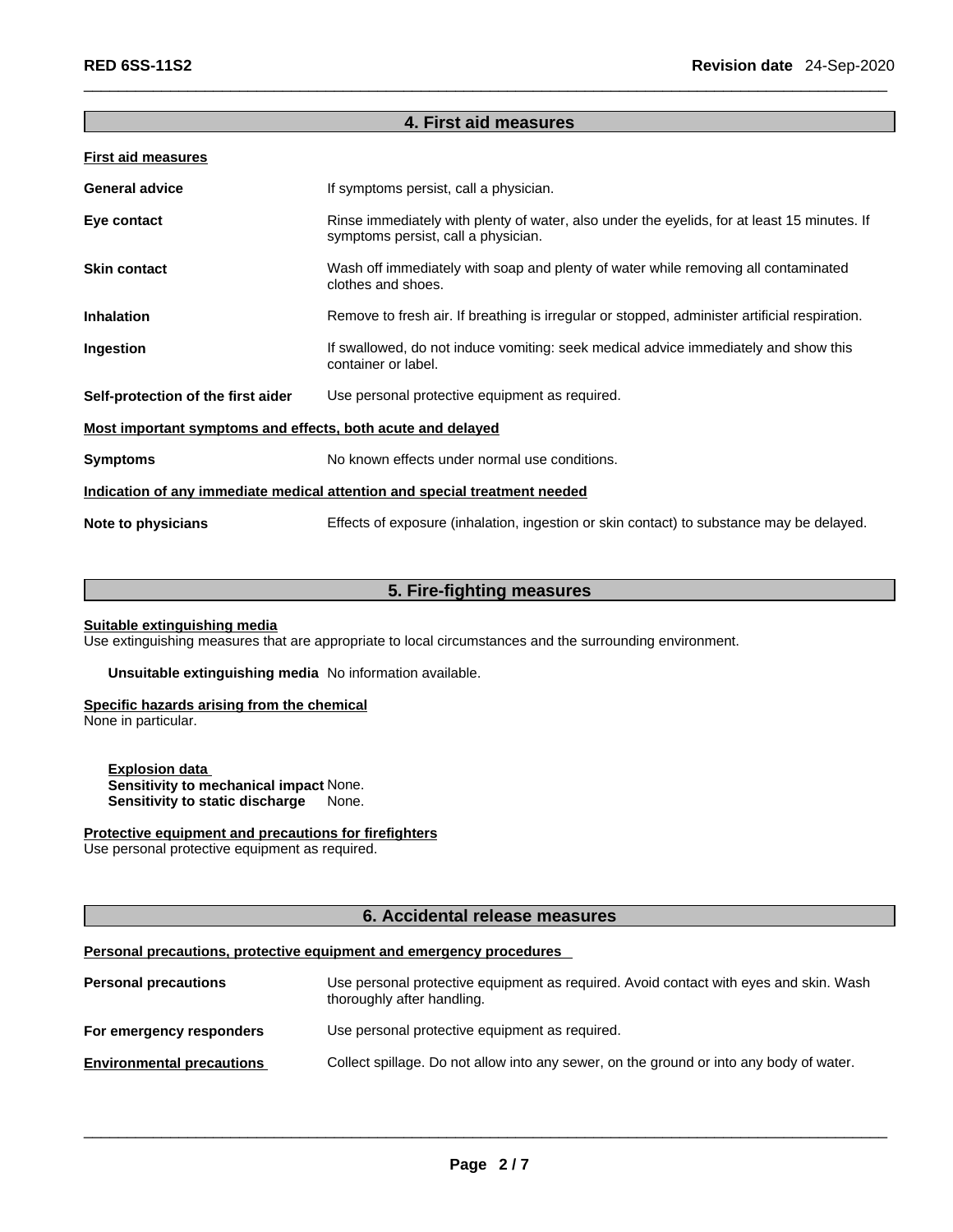| Methods and material for containment and cleaning up         |                                                                                                                      |
|--------------------------------------------------------------|----------------------------------------------------------------------------------------------------------------------|
| <b>Methods for containment</b>                               | Prevent further leakage or spillage if safe to do so.                                                                |
| Methods for cleaning up                                      | Avoid creating dust. Sweep up and shovel into suitable containers for disposal.                                      |
| Prevention of secondary hazards                              | Clean contaminated objects and areas thoroughly observing environmental regulations.                                 |
|                                                              | 7. Handling and Storage                                                                                              |
| <b>Precautions for safe handling</b>                         |                                                                                                                      |
| Advice on safe handling                                      | Use personal protective equipment as required. Use only in well-ventilated areas. Wash<br>thoroughly after handling. |
| Conditions for safe storage, including any incompatibilities |                                                                                                                      |
| <b>Storage conditions</b>                                    | Keep container tightly closed in a dry and well-ventilated place. Store at ambient conditions.                       |
| Incompatible materials                                       | Strong oxidizing agents. Strong acids.                                                                               |
|                                                              | 8. Exposure Controls/Personal Protection                                                                             |
| <b>Control parameters</b>                                    |                                                                                                                      |
| <b>Exposure guidelines</b>                                   | Not applicable.                                                                                                      |
| <b>Appropriate engineering controls</b>                      |                                                                                                                      |
| <b>Engineering controls</b>                                  | Ensure adequate ventilation, especially in confined areas.                                                           |
|                                                              | Individual protection measures, such as personal protective equipment                                                |
| <b>Eye/face protection</b>                                   | Wear safety glasses with side shields (or goggles).                                                                  |
| Skin and body protection                                     | Wear protective gloves and protective clothing.                                                                      |
| <b>Respiratory protection</b>                                | In case of insufficient ventilation, wear suitable respiratory equipment.                                            |
| <b>General hygiene considerations</b>                        | Handle in accordance with good industrial hygiene and safety practice. Wash contaminated<br>clothing before reuse.   |
|                                                              | 9. Physical and Chemical Properties                                                                                  |

# **Information on basic physical and chemical properties**

| <b>Physical state</b><br>Appearance<br>Color                                                                                                                                                                                                                       | Solid<br>Powder<br>Orange To Red | Odor<br>Odor threshold                                                                                                                                                                                                                    | Characteristic<br>No information available |
|--------------------------------------------------------------------------------------------------------------------------------------------------------------------------------------------------------------------------------------------------------------------|----------------------------------|-------------------------------------------------------------------------------------------------------------------------------------------------------------------------------------------------------------------------------------------|--------------------------------------------|
| <b>Property</b><br>рH<br>Melting point / freezing point<br>Boiling point / boiling range<br><b>Flash point</b><br><b>Evaporation rate</b><br>Flammability (solid, gas)<br>Flammability limit in air<br><b>Upper flammability limit</b><br>Lower flammability limit | <b>Values</b>                    | Remarks •<br>No information available<br>No information available<br>No information available<br>No information available<br>No information available<br>No information available<br>No information available<br>No information available |                                            |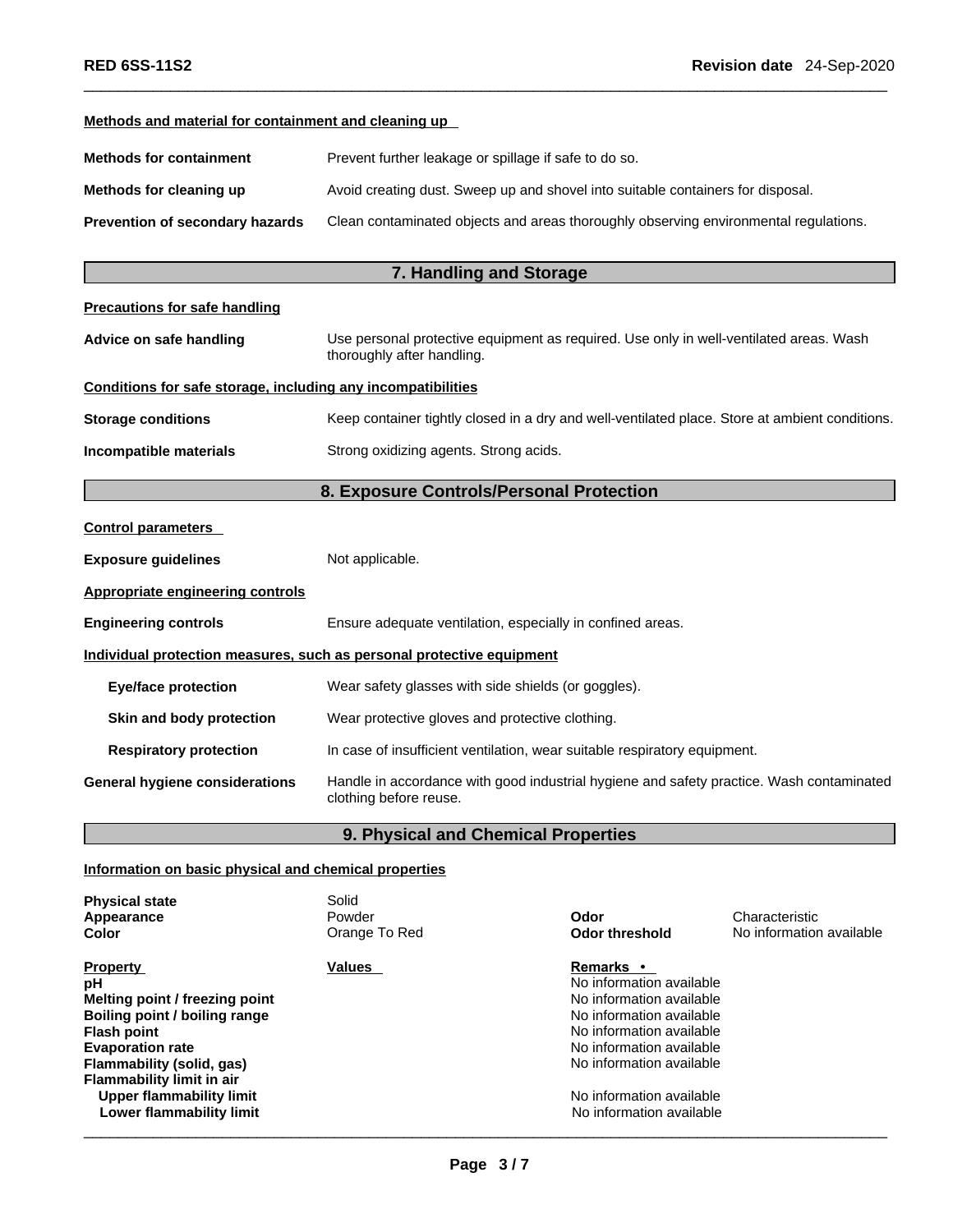| Vapor pressure                   |
|----------------------------------|
| Vapor density                    |
| <b>Specific gravity</b>          |
| <b>Water solubility</b>          |
| Solubility in other solvents     |
| <b>Partition coefficient</b>     |
| <b>Autoignition temperature</b>  |
| <b>Decomposition temperature</b> |
| <b>Kinematic viscosity</b>       |
| <b>Dynamic viscosity</b>         |
| <b>Explosive properties</b>      |
| <b>Oxidizing properties</b>      |
|                                  |

#### **Other Information**

**Softening point**<br> **Molecular weight**<br>
Molecular weight<br>
Molecular weight **Molecular weight**<br>VOC content (%) **Density Density No information available**<br> **Bulk density No information available** 

**Insoluble** in water

**VOC content (%)** No information available

**No information available** 

**No information available No information available Specific gravity** No information available

**Solubility in other solvents** No information available **No information available Autoignition temperature** No information available **No information available Kinematic viscosity** No information available **Dynamic viscosity** No information available **Explosive properties** No information available **No information available** 

### **10. Stability and Reactivity**

#### **Reactivity**  No data available

#### **Chemical stability**

Stable under normal conditions.

#### **Possibility of hazardous reactions**

None under normal processing.

**Hazardous polymerization** Hazardous polymerization does not occur.

**Conditions to avoid** None known.

#### **Incompatible materials**

Strong oxidizing agents. Strong acids.

#### **Hazardous decomposition products**

None under normal use conditions.

#### **11. Toxicological Information**

#### **Information on likely routes of exposure**

#### **Product information**

| <b>Inhalation</b>   | No data available. |
|---------------------|--------------------|
| Eye contact         | No data available. |
| <b>Skin contact</b> | No data available. |
| Ingestion           | No data available. |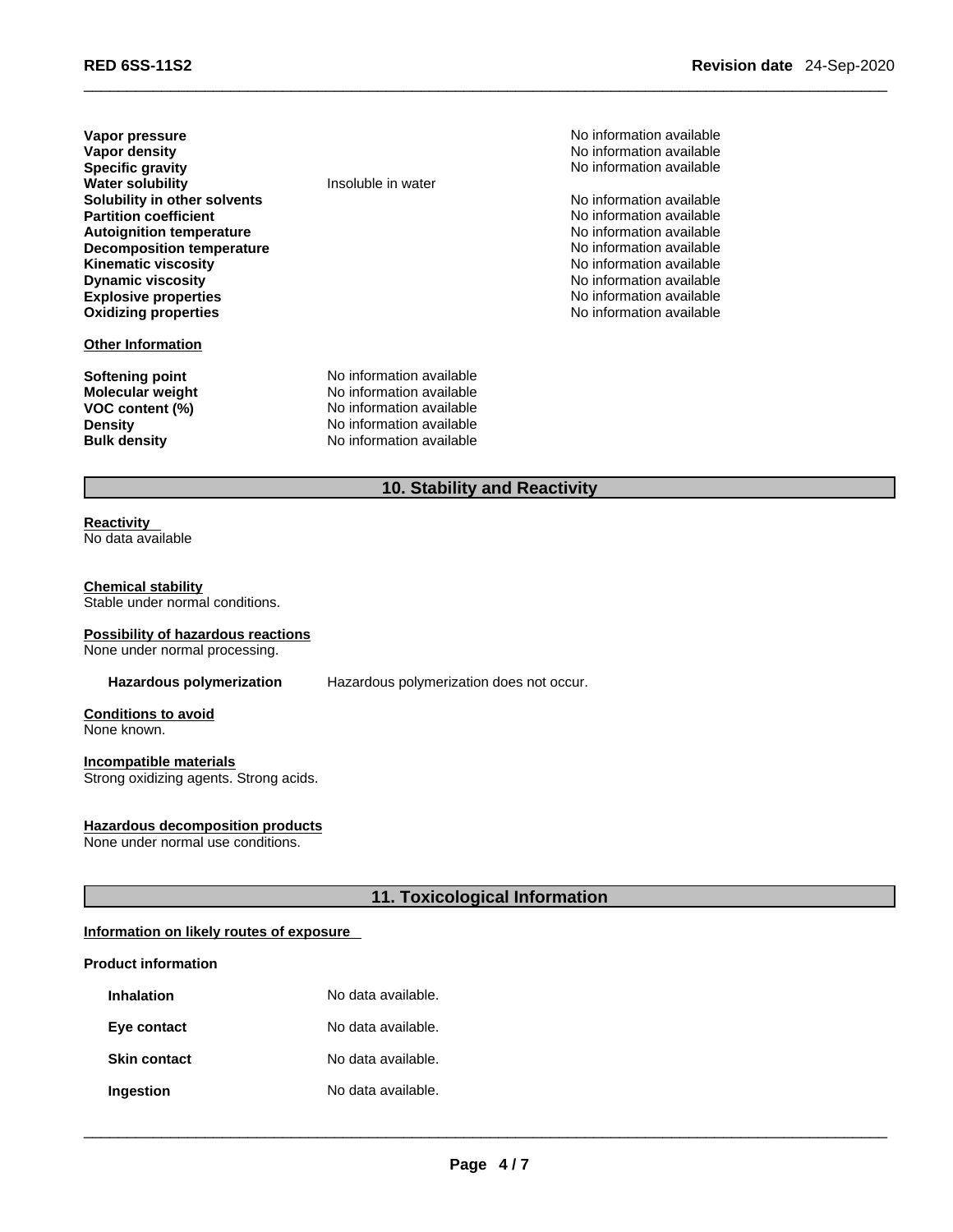#### **Component information**

| <b>Chemica</b><br>Name                    | LD50<br>Oral                                                  | al LD50<br>Dermal                                  | <b>Inhalation LC50</b> |
|-------------------------------------------|---------------------------------------------------------------|----------------------------------------------------|------------------------|
| Red o                                     | Rat<br>∩0∩∩<br>10800 ma/ka                                    |                                                    |                        |
| ⊢.<br>$\cdots$<br>Triethoxycaprylylsilane | Rat<br>0.000<br>uL/ka<br>$\overline{\phantom{0}}$<br>vov<br>- | Rabbit<br>EOMO<br>./ka<br>$= 5910$<br>. u∟.<br>. . |                        |

#### **Information on toxicological effects**

**Symptoms** No information available.

**Delayed and immediate effects as well as chronic effects from short and long-term exposure**

| <b>Skin corrosion/irritation</b>  | No information available.                                                                 |
|-----------------------------------|-------------------------------------------------------------------------------------------|
| Serious eye damage/eye irritation | No information available.                                                                 |
| <b>Irritation</b>                 | No information available.                                                                 |
| Corrosivity                       | No information available.                                                                 |
| <b>Sensitization</b>              | No information available.                                                                 |
| <b>Germ cell mutagenicity</b>     | No information available.                                                                 |
| Carcinogenicity                   | This product does not contain any carcinogens or potential carcinogens as listed by OSHA, |
|                                   | IARC or NTP.                                                                              |
| <b>Reproductive toxicity</b>      | No information available.                                                                 |
| <b>STOT - single exposure</b>     | No information available.                                                                 |
| <b>STOT</b> - repeated exposure   | No information available.                                                                 |
| <b>Aspiration hazard</b>          | No information available.                                                                 |

#### **12. Ecological Information**

#### **Ecotoxicity**

None known

# **Persistence and degradability**

No information available.

#### **Bioaccumulation**

No information available.

**Other adverse effects** No information available

# **13. Disposal Considerations**

# **Waste treatment methods Disposal of wastes** Disposal should be in accordance with applicable regional, national and local laws and regulations. **Contaminated packaging** Disposal should be in accordance with applicable regional, national and local laws and regulations.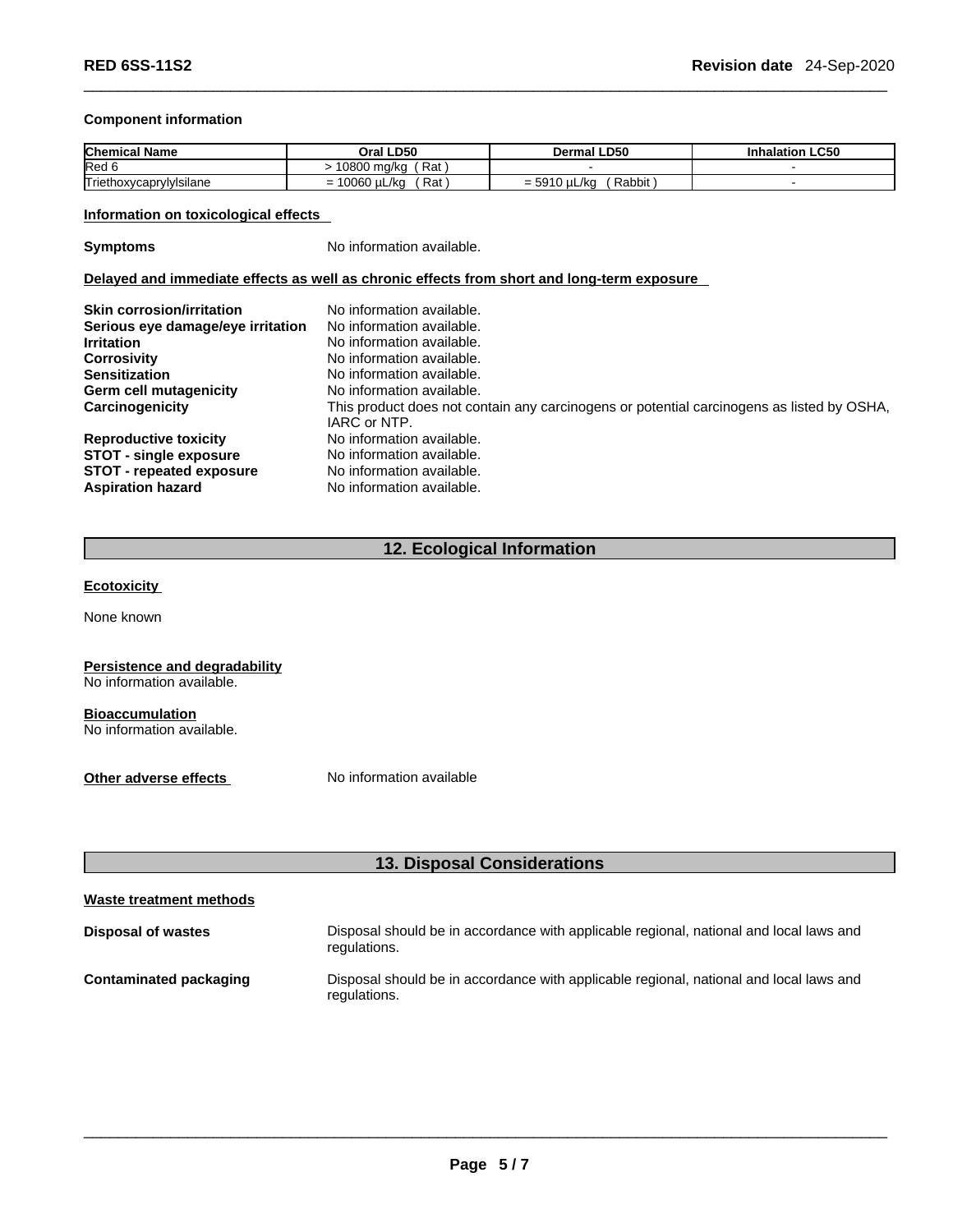### **14. Transport Information**

| <b>DOT</b>  | Not regulated |
|-------------|---------------|
| ICAO (air)  | Not regulated |
| <b>IATA</b> | Not regulated |
| <u>IMDG</u> | Not regulated |
| <b>RID</b>  | Not regulated |
| <b>ADR</b>  | Not regulated |

#### **15. Regulatory information**

| <b>International Inventories</b> |                |
|----------------------------------|----------------|
| TSCA                             | Complies       |
| <b>DSL/NDSL</b>                  | Complies       |
| <b>EINECS/ELINCS</b>             | Complies       |
| <b>ENCS</b>                      | Not Determined |
| <b>IECSC</b>                     | Complies       |
| KECL                             | Complies       |
| <b>PICCS</b>                     | Complies       |
| <b>AICS</b>                      | Complies       |

 **Legend:** 

**TSCA** - United States Toxic Substances Control Act Section 8(b) Inventory

**DSL/NDSL** - Canadian Domestic Substances List/Non-Domestic Substances List

 **EINECS/ELINCS** - European Inventory of Existing Chemical Substances/European List of Notified Chemical Substances

**ENCS** - Japan Existing and New Chemical Substances

**IECSC** - China Inventory of Existing Chemical Substances

**KECL** - Korean Existing and Evaluated Chemical Substances

**PICCS** - Philippines Inventory of Chemicals and Chemical Substances

**AICS** - Australian Inventory of Chemical Substances

#### **US Federal Regulations**

#### **SARA 313**

Section 313 of Title III of the Superfund Amendments and Reauthorization Act of 1986 (SARA). This product does not contain any chemicals which are subject to the reporting requirements of the Act and Title 40 of the Code of Federal Regulations, Part 372

#### **SARA 311/312 Hazard Categories**

| <b>Acute Health Hazard</b>        | N٥  |  |
|-----------------------------------|-----|--|
| <b>Chronic Health Hazard</b>      | N٥  |  |
| <b>Fire Hazard</b>                | Nο  |  |
| Sudden release of pressure hazard | No. |  |
| <b>Reactive Hazard</b>            | Nο  |  |

#### **CWA (Clean WaterAct)**

This product does not contain any substances regulated as pollutants pursuant to the Clean Water Act (40 CFR 122.21 and 40 CFR 122.42)

#### **CERCLA**

This material, as supplied, does not contain any substances regulated as hazardous substances under the Comprehensive Environmental Response Compensation and Liability Act (CERCLA) (40 CFR 302) or the Superfund Amendments and Reauthorization Act (SARA) (40 CFR 355). There may be specific reporting requirements at the local, regional, or state level pertaining to releases of this material